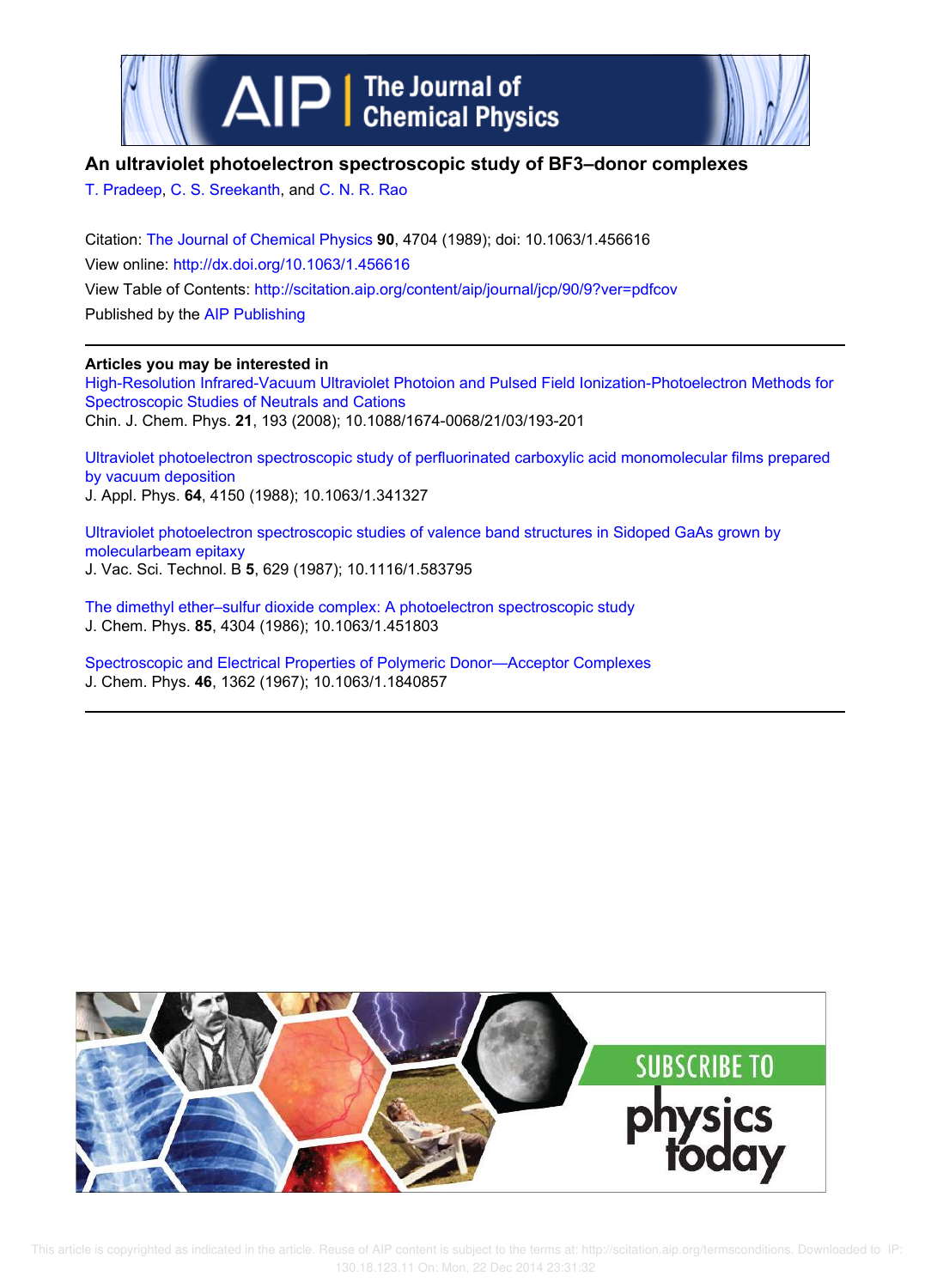# **An ultraviolet photoelectron spectroscopic study of BF3-donor complexes·)**

T. Pradeep, C. S. Sreekanth, and C. N. R. Rao<sup>b)</sup> Solid State and Structural Chemistry Unit, Indian Institute of Science, Bangalore 560 012, India

(Received 19 October 1988; accepted 5 January 1989)

He I spectra of strong  $n-v$  type adducts of BF<sub>3</sub> with H<sub>2</sub>O, CH<sub>3</sub>OH, (C<sub>2</sub>H<sub>3</sub>)<sub>2</sub>O, and CH<sub>3</sub>CN as well as of weak complexes of  $BF_3$  with NO and  $H_2S$  are reported along with assignments based on MO calculations. The energy of the fluorine orbitals of  $BF_3$  is shown to be shifted in proportion to the strength of the donor-acceptor interaction.  $BF_3$  seems to form a contact pair with  $CS_2$ .

#### **INTRODUCTION**

Understanding the nature of interaction between electron donors and acceptors forming complexes has been a subject of considerable interest for some time.<sup>1</sup> UV photoelectron spectroscopy can provide direct information on the electron states of donor-acceptor complexes which throws much light on the nature of electronic interactions. While UV photoelectron spectroscopy has been employed to examine a few  $n-v$  complexes between  $BH<sub>3</sub>$  and electron donors such as CO and substituted phosphines<sup> $2-4$ </sup> as well as some halogen-donor complexes,<sup>5</sup> the technique has not been exploited to understand the nature of donor-acceptor interaction in a series of related complexes. We considered it most worthwhile to investigate adducts of varying interaction strengths formed by the classic Lewis acid,  $BF<sub>3</sub>$ . For this purpose, we have recorded the gas phase He I spectra of known stable addition compounds  $BF_3 \cdot H_2O$ ,  $BF_3$   $(C_2H_5)_2O$ ,  $BF_3$   $CH_3OH$ , and  $BF_3$   $CH_3CN$  with dissociation energies of the order of 50 kJ mol<sup>-1</sup> or higher. We have then studied the  $BF_3 + NO$  and  $BF_3 + H_2S$  systems as examples of weak complexes of BF<sub>3</sub>. Last, we have studied the  $BF_3 + CS_2$  system where the interaction energy is in the range of thermal energy. We have carried out *ab initio* molecular orbital calculations in order to make spectral assignments and also to compare the relative stabilities of the complexes.

The results of the present study have shown that in the case of strong adducts such as  $BF_3$  (C<sub>2</sub>H<sub>5</sub>)<sub>2</sub>O and  $BF_3 \cdot CH_3CN$ , the fluorine lone pair orbital energy is lowered considerably relative to that of free  $BF_3$ . The shift is much smaller in weakly interacting complexes such as  $\text{BF}_3$  NO or  $BF_3 \cdot H_2S$ .  $BF_3 \cdot CS_2$  seems to behave like a contact pair exhibiging a negligible shift in the  $n_F$  orbital energy.

#### **EXPERIMENTAL AND COMPUTATIONAL DETAILS**

Ultraviolet photoelectron spectra were recorded with a homebuilt spectrometer<sup>6</sup> consisting of a He I lamp, a 3 mm diameter collision chamber and a channeltron electron multiplier. Differential pumping allowed for operation of the He I lamp at 1.5 Torr, a sample pressure of 0.1 to 0.5 Torr and a pressure of  $5 \times 10^{-5}$  Torr in the rest of the spectrom-

4704 J. Chern. Phys. 90 (9), 1 May 1989 *0021-9606/89/094704-05\$02.10* © 1989 American Institute of Physics

eter. The resolution of the spectrometer was 80 meV FWHM at 19.7 e V. Samples of the mixtures were prepared in vacuum by cocondensation of the donor with a small excess of the acceptor at 77 K in a glass ampoule fitted with a teflon tap. Samples of the donor-acceptor mixtures were gently warmed to room temperature and were admitted in to the ultraviolet photoelectron (UP) spectrometer by means of a needle valve. He I spectra of several mixtures of varying compositions were recorded in all the systems studied. The initial spectra generally contained features due to the excess components in addition to a few new bands. The positions of the new features did not vary with the composition but the intensities varied as expected. When the spectra were stripped off of the features due to monomers, we could get reproducible spectra which we attribute to the complexes. The spectra of the complexes were identical whether we started with excess donor or acceptor. Spectrum stripping was not necessary in some of the systems since we would get a nearly clean spectrum due to the pure complex devoid of features due to the individual components. The spectrum of  $BF_3$  CH<sub>3</sub>OH shown in Fig. 1 is one such example.

Hartree-Fock energies of the complexes were computed in the frame work of the SCFLCAOMO (self-consistentfield linear combination of atomic orbitals molecular orbital) method using the GAUSSIAN 86 program.<sup>7</sup> The split valence 3-21G basis set was used in all the computations. Monomer geometries were fully optimized and used as input for the calculations on the complexes. Geometries of the complexes were also optimized.

While it is known that one-to-one correspondence does not exist between observed and calculated ionization energies (IEs), the possibility of enhanced relaxation effects cannot be ignored in interpreting UP spectra. It is to be noted that the experimental shifts in the IEs between the free molecules and adducts are dominated by electrostatic effects<sup>8</sup> and that Koopman's approximation is generally adequate to describe UV photoelectron spectra. Much of the photoelectron spectra of intermolecular complexes in the literature are interpreted based on this assumption.

### **RESULTS AND DISCUSSION**

In Fig. 1 we show the He I spectra of the adducts of  $BF_3$ with CH<sub>3</sub>OH and H<sub>2</sub>O along with the spectra of free BF<sub>3</sub>,  $H<sub>2</sub>O$ , and CH<sub>3</sub>OH. The spectra of the addition compounds show features distinctly different from those of the free do-

a) Contribution No. 571 from the Solid State and Structural Chemistry Unit.

b) To whom all correspondence should be addressed.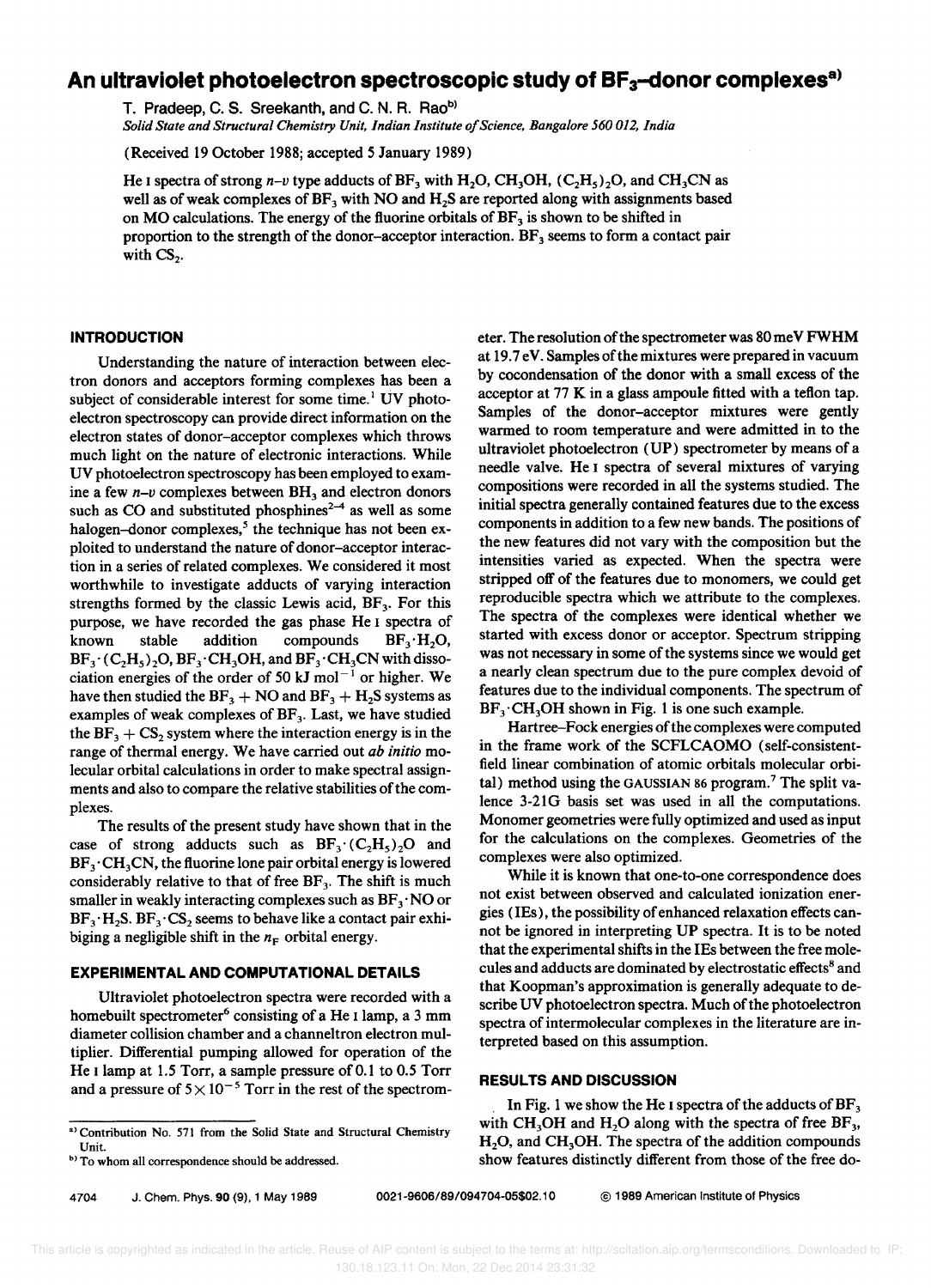

 $\begin{array}{ccc}\n 14 & 12 & 10 \\
1 \in (eV) & \n\end{array}$  FIG. 1. He I spectra of BF<sub>3</sub>, CH<sub>3</sub>OH, and  $BF_3$ ·CH<sub>3</sub>OH. The spectra of BF<sub>3</sub>, H<sub>2</sub>O, and  $BF_3 \cdot H_2O$  are shown in the inset.

nor and acceptor molecules. Thus, the spectrum of  $BF_3$  CH<sub>3</sub>OH shows no band in the region where  $BF_3$  has its characteristic features. Furthermore, there are new features not present in the spectra of the free donor molecules including some at ionization energies lower than those of the donors. We sought to assign the bands in He I spectra of the addition compounds based on self-consistent-field molecular orbital (SCFMO) calculations performed for the  $BF<sub>3</sub>·H<sub>2</sub>O$  adduct. Calculations with the 3-21G basis set give an optimized geometry with a *Cs* point group on OH, BF, and BO distances of 0.96, 1.36, and 1.65 A, respectively, and FBO and BOH angles of 105.7° and 119.4° respectively. The F3BO moiety is nearly pyramidal and the FBOH dihedral angle is 103.4°. The computed dissociation energy of the complex is  $144 \text{ kJ} \text{ mol}^{-1}$ . An STO-3G calculation gives a dissociation energy of 67 kJ mol<sup>-1</sup> with a BO distance of 1.8A.

The He I spectrum of the adduct between  $BF_3$  and

 $(C_2H_5)_2O$  shows features similar to those of  $BF_3 \cdot CH_3OH$ . In Table I we list the observed ionization energies of  $BF_3 \cdot H_2O$ ,  $BF_3 \cdot CH_3OH$ , and  $BF_3 \cdot (C_2H_5)_2O$  systems with the orbital assignments. The most noteworthy feature is that in all these oxygen donor systems, the nonbonding fluorine orbitals  $n_F$  have the lowest ionization energies giving rise to the first two peaks in the He I spectra. The oxygen nonbonding orbital ionization energy is around 13 eV. We could assign a weak feature around 15.9 eV in the spectrum of  $BF_3$  (C<sub>2</sub>H<sub>5</sub>)<sub>2</sub>O complex to the  $\sigma_{BO}$  orbital. We could not resolve a similar feature in the spectrum of  $BF_3 \cdot CH_3OH$ .

The He I spectrum of the mixture of  $BF_3$  and  $CH_3CN$ containing some proportion of the addition compound  $BF_3$  CH<sub>3</sub>CN is shown in Fig. 2. The spectrum of  $BF_3$  CH<sub>3</sub>CN obtained after stripping bears some similarity to that of  $BF_3$ . CH<sub>3</sub>OH giving rise to low IE features due to the fluorine lone pair orbitals. Based on SCFMO calculations the different spectral bands are assigned in Table II. In

|                     | $BF_3 \cdot H_2O$               |                                                      |                  |                                                     |                                              |                      |
|---------------------|---------------------------------|------------------------------------------------------|------------------|-----------------------------------------------------|----------------------------------------------|----------------------|
| I <sub>n</sub> (eV) | Scaled $(0.9e)$ 3-21G<br>energy | Scaled $(0.9\epsilon)$ STO-3G<br>energy <sup>a</sup> | <b>MO</b>        | BF <sub>3</sub> ·CH <sub>3</sub> OH<br>$I_{v}$ (eV) | $BF_3 \cdot (C_2H_5)_2O$<br>$I_n(\text{eV})$ | Assignment           |
| 10.7                | $13.9 - 14.3$                   | $9.9 - 10.1$                                         | 7a",14a',6a"     | 10.7                                                | 9.9                                          | $n_{\rm F}$          |
| 11.4                | $14.5 - 14.8$                   | $10.3 - 10.8$                                        | 13a', 12a', 5a'' | 11.3                                                | 10.6                                         | $n_{\rm F}$          |
| 13.4                | 15.8                            | 13.0                                                 | 11a'             | 12.7                                                | 12.6                                         | $n_{\rm O}$          |
| $14.0 - 16.0$       | 17.1                            | 13.7                                                 | 4a <sup>n</sup>  | 13.4                                                | 14.0                                         | $\pi_{\texttt{BF}}$  |
|                     | 17.4                            | 14.1                                                 | 10a'             | $\cdots$                                            | 15.9 <sup>b</sup>                            | $\sigma_{\text{BO}}$ |
|                     | 17.9                            | 16.5                                                 | 9a'              | $\cdots$                                            | $16.5^{\circ}$                               | $\pi_{\texttt{BF}}$  |

TABLE I. Occupied orbital energies and assignments of the addition compounds of  $BF_3$  with  $H_2O$ , CH<sub>3</sub>OH, and (C<sub>2</sub>H<sub>5</sub>)<sub>2</sub>O.

"From Ref. 9.

**b** Weak features.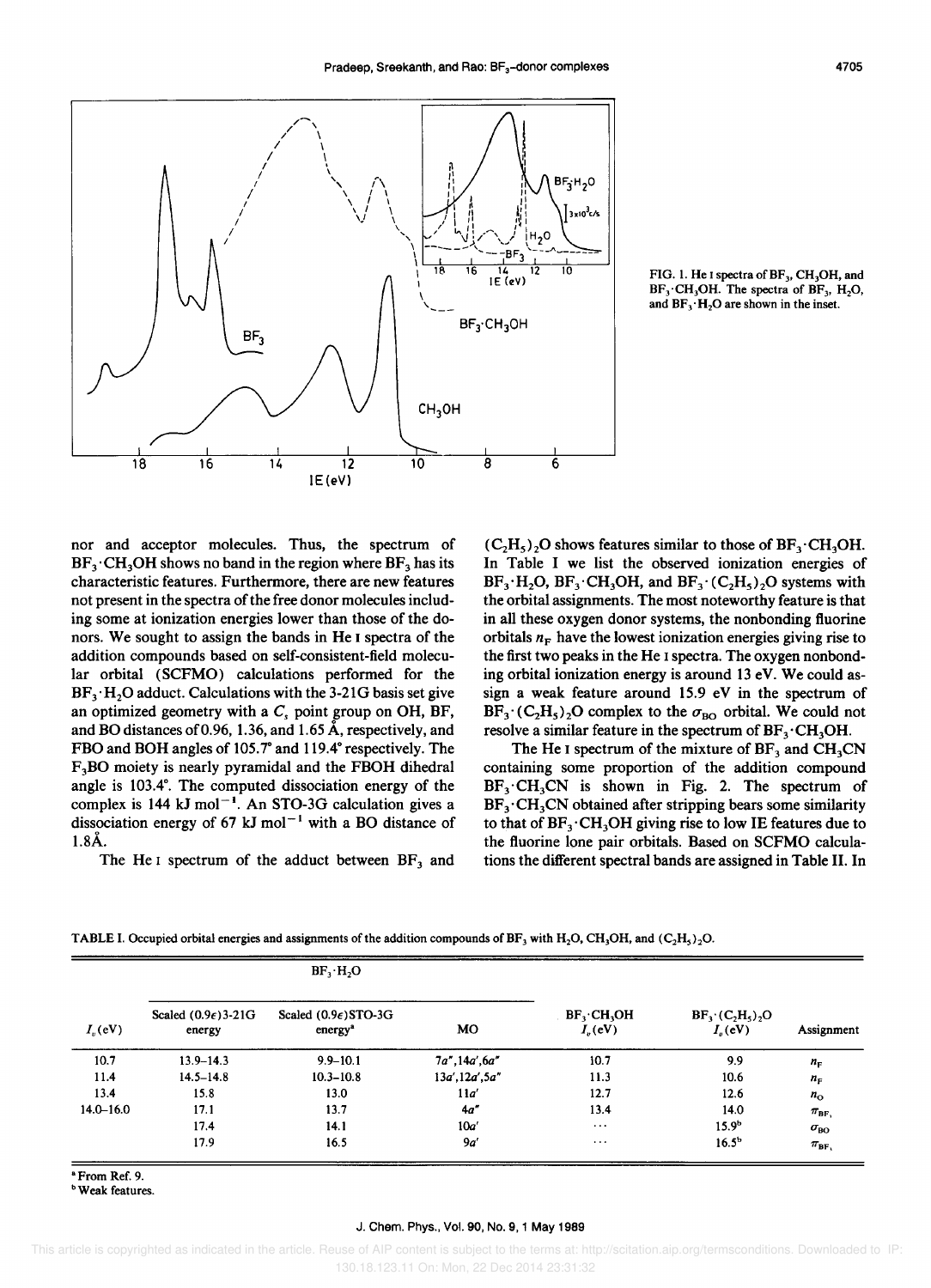

FIG. 2. He I spectra of  $CH_3CN$  and a  $BF_3 + CH_3CN$  mixture. The spectrum of the "pure"  $BF_3$  CH<sub>3</sub>CN complex is shown in the inset.

the optimized structure *(C*<sub>3v</sub> point group), the BNCC skeleton is linear with BN, CN, and CC distances of 1.76, 1.13, and 1.46 A, respectively and with FBN and CCH angles of 102.4° and 109.6°, respectively. The FBNF and HCCH dihedral angles are both 120.0° and the calculated dissociation energy is 82 kJ mol<sup> $-1$ </sup>.

The feature at 15.3 eV in the He I spectrum of the  $BF_3$ · CH<sub>3</sub>CN adduct has some contribution from the donoracceptor bond. Thus,  $\sigma_{BN}$  ionization energy is comparable to that of  $\sigma_{BO}$  in the BF<sub>3</sub> ' (C<sub>2</sub>H<sub>5</sub>)<sub>2</sub>O adduct (15.9 eV). What is interesting is that, in all these addition compounds, viz.,  $BF_3 \cdot H_2O$ ,  $BF_3 \cdot CH_3OH$ ,  $BF_3 \cdot (C_2H_5)_2O$ , and  $BF_3$ <sup> $\cdot$ </sup>CH<sub>3</sub>CN, with comparable dissociation energies, the fluorine lone pair orbital energies are significantly reduced (to 10–11 eV) on adduct formation. The first orbital of  $BF_3$ due to  $n_F$  is associated with a very high ionization energy (15.9 eV).

TABLE II. Occupied orbital energies and assignments of  $BF_3$ ·CH<sub>3</sub>CN.

| $I_{n}(eV)$ | Scaled (0.9 $\epsilon$ ) 3-21G<br>energy | MO character                                           | MО              |
|-------------|------------------------------------------|--------------------------------------------------------|-----------------|
| 10.9        | 13.3                                     | $n_F, \sigma_{CN}$                                     | 14e.13e         |
| 11.6        | 13.6                                     | $n_F$                                                  | 1a <sub>2</sub> |
| 13.4        | $14.1 - 14.2$                            | $n_F$                                                  | 12e, 11e, 12a,  |
| 14.3        | 14.6                                     | $n_{\rm F}$                                            | 10e.9e          |
| 15.3        | 16.7–17.0                                | $\pi_{\text{BF}}, \pi_{\text{BF}}, \sigma_{\text{BN}}$ | 8e, 7e, 6e      |

In Fig. 3 we have shown the He I spectra of free NO and of the  $BF_3 + NO$  mixture. Free NO shows the first peak at 10 eV along with the expected vibrational structure; the band at 17 eV due to  $\pi_{NO}$  also shows extensive vibrational structure. We could obtain a good spectrum of  $BF_3$ . NO after applying the stripping procedure. The first feature in the spectrum of the adduct at 11.4 eV is clearly due to the valence orbital of NO (compared to 10 eV in free NO). From MO calculations, we find that the boron atom is bonded to the nitrogen atom of NO with a BN distance of 2.5  $\AA$ . The  $BF_3$  moiety is nearly planar and the FBN and BNO angles are 91.2° and 168.4°, respectively while the FBNO dihedral is 120.0°. The calculated dissociation energy of the complex is 16 kJ mol<sup> $-1$ </sup>, a value much lower to that in the addition compounds of  $BF_3$  with  $(C_2H_5)_2O$  and  $CH_3CN$ . The fluorine orbitals in  $BF_3$ . NO are shifted by 2.5 eV compared to free BF<sub>3</sub>, unlike in BF<sub>3</sub> $\cdot$  (C<sub>2</sub>H<sub>5</sub>)<sub>2</sub>O and such complexes. In Table III, we list the calculated orbital energies with the observed ionization energies of the  $BF_3$ . NO complex.  $BF_3$ . NO is indeed a novel example of a weakly interacting 1:1 donor-acceptor complex, being specially attractive because the donor is a simple diatomic molecule.

Another example of a weakly interacting complex of  $BF_3$  that we have studied is  $BF_3 \cdot H_2 S$ . The first two features in the He I spectrum of the complex are at  $11.6$  and  $13.4$  eV, associated with the sulfur orbitals,  $17a'(n_s)$  and  $16a'(\pi_{SH})$ , respectively. Features due to fluorine lone pair orbitals appear only at 14.2 and 14.8 eV. In the optimal geometry *(C<sup>s</sup>*



FIG. 3. He I spectra of NO and a  $BF_3 + NO$  mixture. The spectrum of the  $BF_3$ . NO complex is shown in the inset.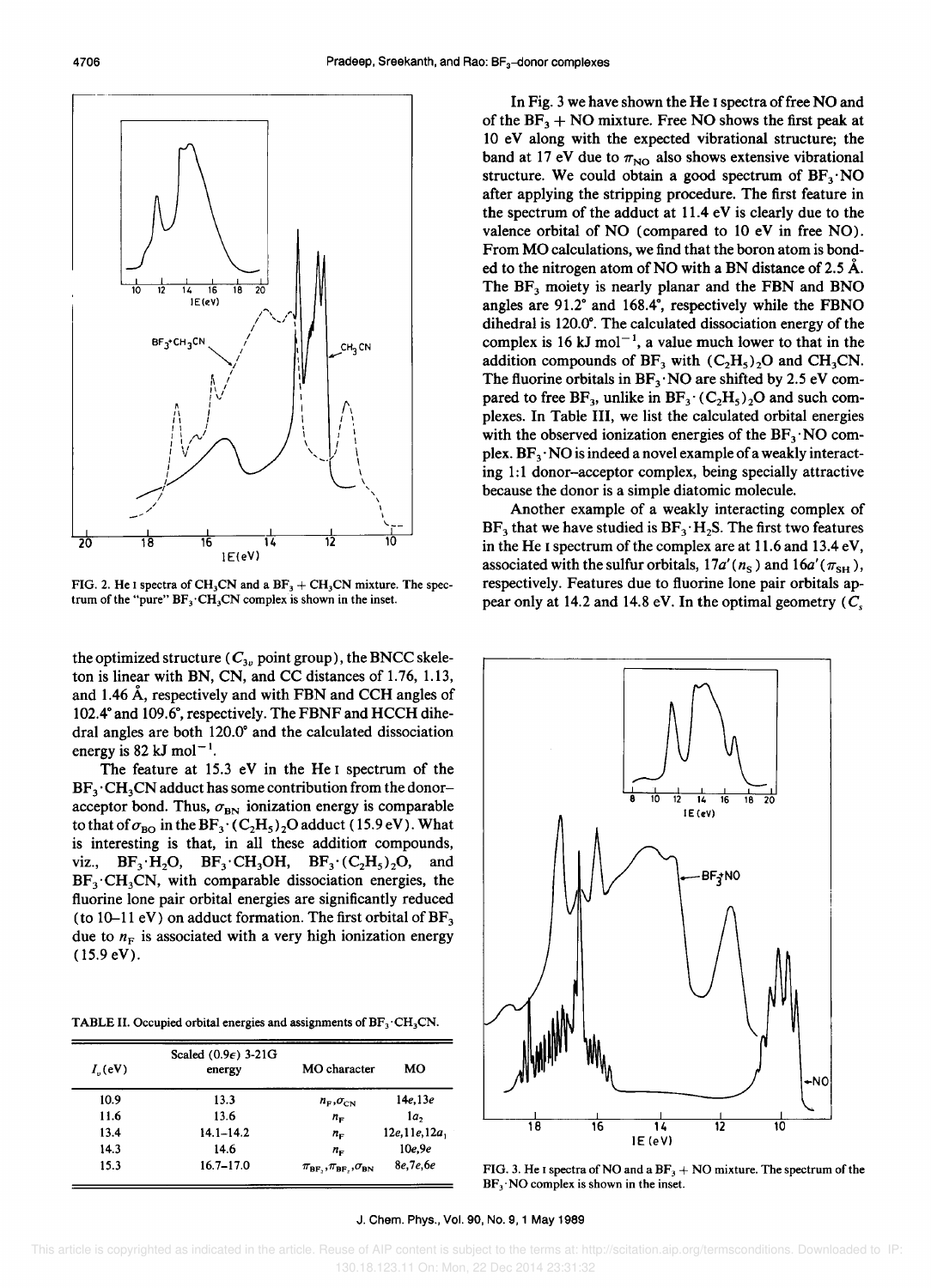**TABLE III.** Occupied orbital energies and assignments of  $BF_3$  NO.

| $I_{n}(eV)$ | Scaled $(0.9e)$ 3-21G<br>energy | MO character      | MO                   |
|-------------|---------------------------------|-------------------|----------------------|
| 11.4        | 11.4                            | $\sigma_{\rm NO}$ | 17a'                 |
| 13.4        | 15.6                            | $n_{\rm E}$       | 7a''                 |
| 14.2        | 15.9                            | $\pi_{\text{NO}}$ | 6а"                  |
| 15.3        | $16.1 - 16.4$                   | $n_{\rm F}$       | 16a', 5a", 4a", 15a' |
| 16.8        | 16.3                            | $\pi_{\text{NO}}$ | 14a'                 |

point group) predicted by MO calculations, the  $BF_3$  part is nearly planar and the BS distance is 3.0 A. The computed dissociation energy is 22 kJ mol<sup> $-1$ </sup>, comparable to that of the  $BF_3$  NO complex.

We have examined the He I spectrum of the  $BF_3 + CS_2$ system in order to see whether a complex is indeed formed. Our MO calculations show that the interaction energy of the 1:1 complex is very low  $(2 \mathrm{ kJ} \mathrm{ mol}^{-1})$ . The dissociation energy of the 2:1 complex  $(BF_3)_2$  CS<sub>2</sub>, is equally low. In the optimized geometry of the 1:1 complex (point group  $C_{3v}$ ), the structural parameters of the donor and acceptor molecules are not affected to any significant extent. The  $BF_3$  moiety remains planar with a linear BSCS arrangement and a large BS distance of 3.3 A.

In accordance with the results of the MO calculations, the He I spectrum (Fig. 4) shows the first three features at 11.5, 13.5, and 14.5 eV, all ascribable to the valence orbitals of  $CS_2$ . The fourth feature due to the nonbonding fluorine orbital is at 15.8 eV which is close to that of free  $BF_3$  (Table



FIG. 4. He I spectra of  $CS_2$  and a  $BF_3 + CS_2$  mixture. The spectrum of the complex is shown in the inset.

TABLE IV. Occupied orbital energies and assignments of  $BF_3$ ·CS<sub>2</sub>.

| $I_{\rm c}(eV)$ | Scaled (0.9 $\epsilon$ ) 3-21G<br>energy | <b>MO</b> character    | MО            |  |
|-----------------|------------------------------------------|------------------------|---------------|--|
| 11.5            | 9.4                                      | $n_{\rm s}$            | 18e, 17e      |  |
| 13.5            | 13.3                                     | $\pi_{CS},\sigma_{CS}$ | 16e.15e       |  |
| 14.5            | 14.5                                     | $\pi_{CS}$             | 16a.          |  |
| 15.5            | 15.8                                     | $n_{\rm F}$            | 1a,           |  |
| 16.4            | 16.3–16.4                                | $n_F$                  | 14e, 13e, 12e |  |
|                 | 16.8                                     | $\sigma_{\rm cs}$      | 11e, 15a      |  |

IV). These spectral features in conjunction with results from the calculations show that  $BF_3$  CS<sub>2</sub> is a contact pair<sup>1</sup> or a van der Waals complex.

The present study of the complexes of  $BF_3$  with several acceptors of varying interaction strengths reveals an interesting general features. The magnitude of the shift in the fluorine ionization energy of  $BF_3$  in the 1:1 complex depends on the strength of the donor-acceptor interaction. Thus, the shifts are large in the addition compounds of  $BF_3$  with  $H_2O$ , CH<sub>3</sub>OH,  $(C_2H_5)$ <sub>2</sub>O and CH<sub>3</sub>CN, and rather small in the weak complexes  $BF_3$ . NO and  $BF_3$ . H<sub>2</sub>S. It is close to zero in the contact pair  $BF_3$  CS<sub>2</sub>. In Fig. 5 we have plotted the shift of the  $n_F$  orbital in the complex relative to free  $BF_3$  against the dissociation energy of the 1: 1 adduct. The plot is nearly linear showing a proportionality. The linearity confirms that the shift in the  $n_F$  orbital is determined by the magnitude of the electron donation by the donor which in tum also determines the dissociation energy of the complex. Although we do not have experimental dissociation energies for all these complexes, the correlation of the observed shifts in the  $n_F$ IEs with the theoretical dissociation energies is still significant. Chemical intuition as well as known trends in the dissociation energies of adducts of these donors with other acceptors predict the same order of interaction strengths as found in our calculations.



FIG. 5. Plot of the experimentally observed shift in the ionization energy of the fluorine lone pair orbital,  $\Delta I_v(n_F)$ , against the calculated dissociation energy of the adduct,  $\Delta E$ : (1) BF<sub>3</sub>·NO; (2) BF<sub>3</sub>·H<sub>2</sub>S; (3) BF<sub>3</sub>·CH<sub>3</sub>CN; (4)  $BF_3 \cdot H_2O$ .